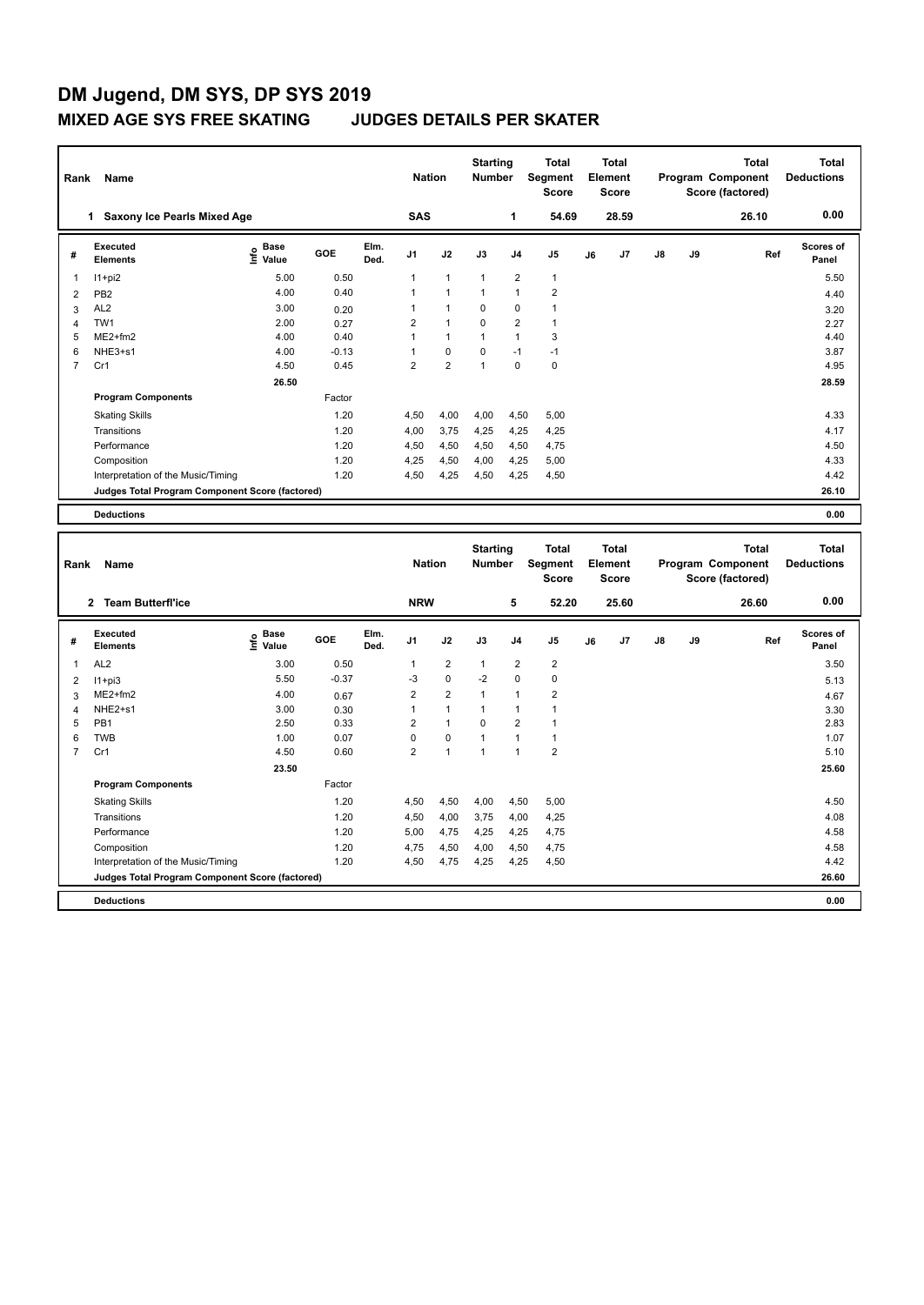| Rank           | Name                                            | <b>Nation</b>                |         | <b>Starting</b><br><b>Number</b> |                | <b>Total</b><br>Segment<br><b>Score</b> | <b>Total</b><br>Element<br>Score |                |                |    | <b>Total</b><br>Program Component<br>Score (factored) | Total<br><b>Deductions</b> |    |       |                           |
|----------------|-------------------------------------------------|------------------------------|---------|----------------------------------|----------------|-----------------------------------------|----------------------------------|----------------|----------------|----|-------------------------------------------------------|----------------------------|----|-------|---------------------------|
|                | <b>Munich Synergy</b><br>3                      |                              |         |                                  | <b>BAY</b>     |                                         |                                  | $\overline{2}$ | 49.64          |    | 24.94                                                 |                            |    | 24.70 | 0.00                      |
| #              | Executed<br><b>Elements</b>                     | <b>Base</b><br>lnfo<br>Value | GOE     | Elm.<br>Ded.                     | J <sub>1</sub> | J2                                      | J3                               | J <sub>4</sub> | J <sub>5</sub> | J6 | J7                                                    | $\mathsf{J}8$              | J9 | Ref   | <b>Scores of</b><br>Panel |
| $\mathbf{1}$   | $ME2+fm2$                                       | 4.00                         | 0.27    |                                  | 1              | $\mathbf 0$                             | $\mathbf{1}$                     | $\mathbf 0$    | $\mathbf{1}$   |    |                                                       |                            |    |       | 4.27                      |
| 2              | TW <sub>1</sub>                                 | 2.00                         | 0.07    |                                  | $\mathbf{1}$   | $\mathbf 0$                             | $\Omega$                         | $\mathbf 0$    | $\mathbf{1}$   |    |                                                       |                            |    |       | 2.07                      |
| 3              | $11+pi2$                                        | 5.00                         | $-0.50$ |                                  | $-1$           | $-1$                                    | $-1$                             | $\mathbf{1}$   | $-1$           |    |                                                       |                            |    |       | 4.50                      |
| $\overline{4}$ | PB <sub>2</sub>                                 | 4.00                         | $-0.40$ |                                  | 0              | $-1$                                    | $-2$                             | $-1$           | $-1$           |    |                                                       |                            |    |       | 3.60                      |
| 5              | Cr1                                             | 4.50                         | 0.00    |                                  | 0              | $\mathbf 0$                             | $\mathbf 0$                      | $\mathbf 0$    | 0              |    |                                                       |                            |    |       | 4.50                      |
| 6              | NHE2+s1                                         | 3.00                         | $-0.10$ |                                  | $-2$           | $\mathbf 0$                             | $-1$                             | $\mathbf 0$    | $\mathbf 0$    |    |                                                       |                            |    |       | 2.90                      |
| $\overline{7}$ | AL <sub>2</sub>                                 | 3.00                         | 0.10    |                                  | $\mathbf{1}$   | $\overline{1}$                          | 0                                | $\mathbf 0$    | $\mathbf 0$    |    |                                                       |                            |    |       | 3.10                      |
|                |                                                 | 25.50                        |         |                                  |                |                                         |                                  |                |                |    |                                                       |                            |    |       | 24.94                     |
|                | <b>Program Components</b>                       |                              | Factor  |                                  |                |                                         |                                  |                |                |    |                                                       |                            |    |       |                           |
|                | <b>Skating Skills</b>                           |                              | 1.20    |                                  | 4.25           | 4,00                                    | 3,75                             | 4,00           | 4.75           |    |                                                       |                            |    |       | 4.08                      |
|                | Transitions                                     |                              | 1.20    |                                  | 4,00           | 3,75                                    | 3,50                             | 3,75           | 4,25           |    |                                                       |                            |    |       | 3.83                      |
|                | Performance                                     |                              | 1.20    |                                  | 4,50           | 4,75                                    | 3,75                             | 4,00           | 5,00           |    |                                                       |                            |    |       | 4.42                      |
|                | Composition                                     |                              | 1.20    |                                  | 4,00           | 4,50                                    | 4,00                             | 3,50           | 5,00           |    |                                                       |                            |    |       | 4.17                      |
|                | Interpretation of the Music/Timing              |                              | 1.20    |                                  | 4,25           | 4,25                                    | 3,50                             | 3,75           | 4,75           |    |                                                       |                            |    |       | 4.08                      |
|                | Judges Total Program Component Score (factored) |                              |         |                                  |                |                                         |                                  |                |                |    |                                                       |                            |    |       | 24.70                     |
|                | <b>Deductions</b>                               |                              |         |                                  |                |                                         |                                  |                |                |    |                                                       |                            |    |       | 0.00                      |

| Rank<br>Name   |                                                 |                                             |         |              |                | <b>Nation</b> | <b>Starting</b><br><b>Number</b> |                | Total<br>Segment<br><b>Score</b> | Total<br>Element<br><b>Score</b> |       |               |    | <b>Total</b><br>Program Component<br>Score (factored) | <b>Total</b><br><b>Deductions</b> |
|----------------|-------------------------------------------------|---------------------------------------------|---------|--------------|----------------|---------------|----------------------------------|----------------|----------------------------------|----------------------------------|-------|---------------|----|-------------------------------------------------------|-----------------------------------|
|                | <b>New Horizons Mannheim</b><br>4               |                                             |         |              | B-W            |               |                                  | 7              | 44.29                            |                                  | 21.29 |               |    | 23.00                                                 | 0.00                              |
| #              | Executed<br><b>Elements</b>                     | <b>Base</b><br>e <sup>Base</sup><br>⊆ Value | GOE     | Elm.<br>Ded. | J <sub>1</sub> | J2            | J3                               | J <sub>4</sub> | J <sub>5</sub>                   | J6                               | J7    | $\mathsf{J}8$ | J9 | Ref                                                   | <b>Scores of</b><br>Panel         |
| 1              | $11+pi3$                                        | 5.50                                        | $-1.65$ |              | $-3$           | $-3$          | $-3$                             | $-3$           | 0                                |                                  |       |               |    |                                                       | 3.85                              |
| $\overline{2}$ | PB <sub>2</sub>                                 | 4.00                                        | 0.00    |              | 0              | 0             | 0                                | $\overline{1}$ | 0                                |                                  |       |               |    |                                                       | 4.00                              |
| 3              | $ME2+fm2$                                       | 4.00                                        | 0.27    |              | $-1$           | $\mathbf 0$   | 1                                | $\overline{1}$ |                                  |                                  |       |               |    |                                                       | 4.27                              |
| $\overline{4}$ | AC <sub>2</sub>                                 | 3.00                                        | 0.30    |              | 1              | $\mathbf{1}$  | $\overline{1}$                   | $\overline{1}$ |                                  |                                  |       |               |    |                                                       | 3.30                              |
| 5              | NHE3+s1                                         | 4.00                                        | $-0.13$ |              | $-1$           | 0             | 0                                | 0              | $-1$                             |                                  |       |               |    |                                                       | 3.87                              |
| 6              | TW <sub>1</sub>                                 | 2.00                                        | 0.00    |              | 1              | $\Omega$      | $\Omega$                         | $\Omega$       | $\pmb{0}$                        |                                  |       |               |    |                                                       | 2.00                              |
| $\overline{7}$ | Cr                                              | 0.00                                        | 0.00    |              |                |               |                                  |                | ÷,                               |                                  |       |               |    |                                                       | 0.00                              |
|                |                                                 | 22.50                                       |         |              |                |               |                                  |                |                                  |                                  |       |               |    |                                                       | 21.29                             |
|                | <b>Program Components</b>                       |                                             | Factor  |              |                |               |                                  |                |                                  |                                  |       |               |    |                                                       |                                   |
|                | <b>Skating Skills</b>                           |                                             | 1.20    |              | 3,75           | 3,75          | 3,50                             | 4,00           | 4,00                             |                                  |       |               |    |                                                       | 3.83                              |
|                | Transitions                                     |                                             | 1.20    |              | 3,50           | 3,75          | 3,25                             | 3,75           | 3,75                             |                                  |       |               |    |                                                       | 3.67                              |
|                | Performance                                     |                                             | 1.20    |              | 3,75           | 4,00          | 3,75                             | 4,00           | 4,25                             |                                  |       |               |    |                                                       | 3.92                              |
|                | Composition                                     |                                             | 1.20    |              | 4,00           | 4,00          | 3,50                             | 3,75           | 4,50                             |                                  |       |               |    |                                                       | 3.92                              |
|                | Interpretation of the Music/Timing              |                                             | 1.20    |              | 4,00           | 3,75          | 3,75                             | 3,75           | 4,00                             |                                  |       |               |    |                                                       | 3.83                              |
|                | Judges Total Program Component Score (factored) |                                             |         |              |                |               |                                  |                |                                  |                                  |       |               |    |                                                       | 23.00                             |
|                | <b>Deductions</b>                               |                                             |         |              |                |               |                                  |                |                                  |                                  |       |               |    |                                                       | 0.00                              |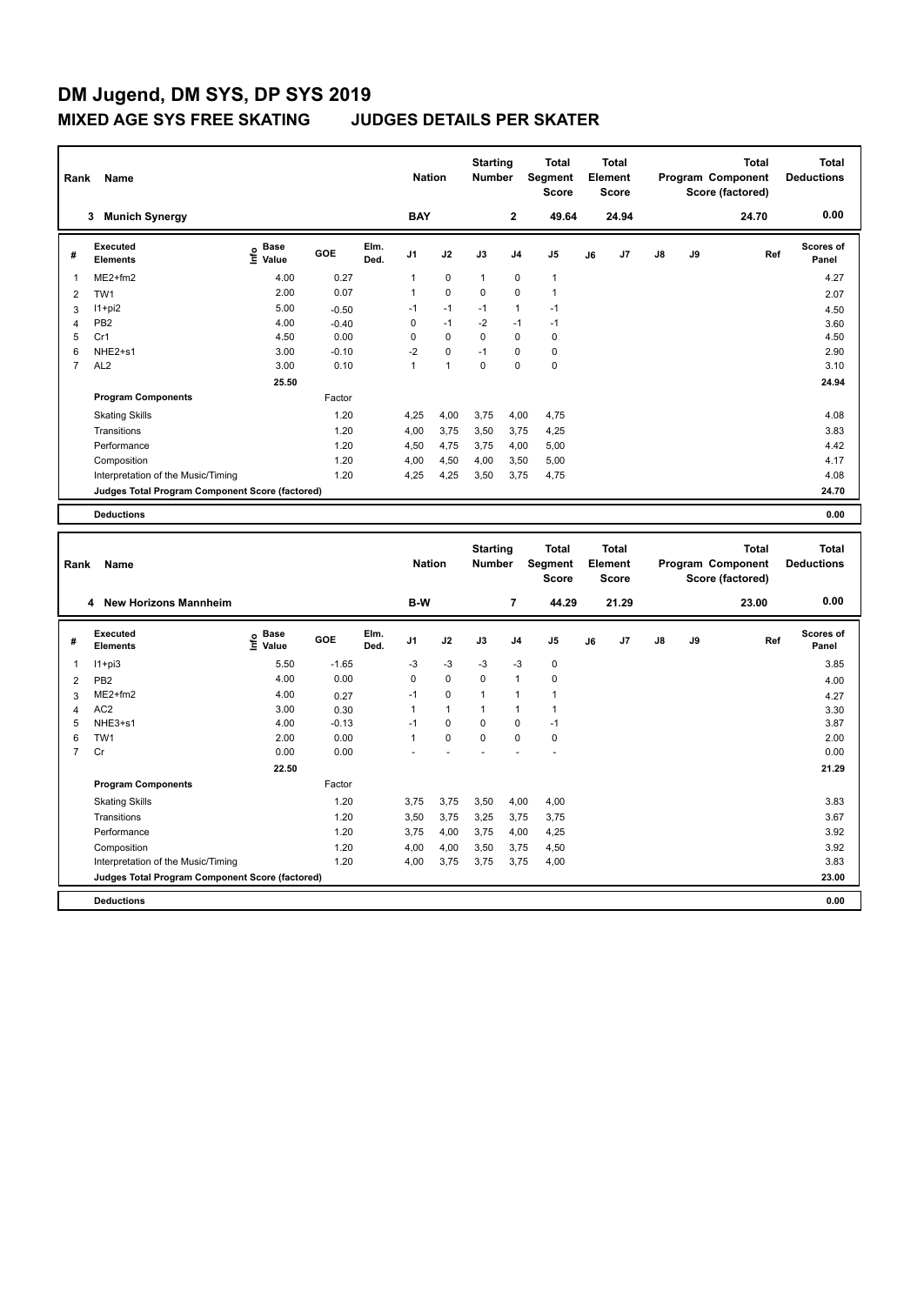| Rank           | Name                                            |                                  | <b>Nation</b> |              | <b>Starting</b><br><b>Total</b><br><b>Number</b><br>Segment<br><b>Score</b> |             | <b>Total</b><br>Element<br><b>Score</b> |                |                |    | <b>Total</b><br>Program Component<br>Score (factored) | <b>Total</b><br><b>Deductions</b> |    |       |                    |
|----------------|-------------------------------------------------|----------------------------------|---------------|--------------|-----------------------------------------------------------------------------|-------------|-----------------------------------------|----------------|----------------|----|-------------------------------------------------------|-----------------------------------|----|-------|--------------------|
|                | <b>Silk City Stars</b><br>5                     |                                  |               |              | <b>NRW</b>                                                                  |             |                                         | 6              | 36.42          |    | 17.52                                                 |                                   |    | 18.90 | 0.00               |
| #              | Executed<br><b>Elements</b>                     | <b>Base</b><br>e Base<br>⊆ Value | GOE           | Elm.<br>Ded. | J <sub>1</sub>                                                              | J2          | J3                                      | J <sub>4</sub> | J <sub>5</sub> | J6 | J7                                                    | $\mathsf{J}8$                     | J9 | Ref   | Scores of<br>Panel |
| 1              | MEB+fmB                                         | 1.00                             | $-0.03$       |              | 1                                                                           | $-1$        | $-1$                                    | 0              | 0              |    |                                                       |                                   |    |       | 0.97               |
| 2              | <b>TWB</b>                                      | 1.00                             | 0.00          |              | 0                                                                           | $-1$        | $\Omega$                                | 0              | 0              |    |                                                       |                                   |    |       | 1.00               |
| 3              | PBB                                             | 1.50                             | $-0.05$       |              | 0                                                                           | $\mathbf 0$ | $-1$                                    | $-1$           | 0              |    |                                                       |                                   |    |       | 1.45               |
| 4              | NHE2+s1                                         | 3.00                             | $-0.30$       |              | $-1$                                                                        | $-1$        | $-1$                                    | $-1$           | $-1$           |    |                                                       |                                   |    |       | 2.70               |
| 5              | AL <sub>2</sub>                                 | 3.00                             | $-0.30$       |              | 0                                                                           | $\mathbf 0$ | $-1$                                    | $-2$           | $-2$           |    |                                                       |                                   |    |       | 2.70               |
| 6              | Cr1                                             | 4.50                             | $-0.15$       |              | $-1$                                                                        | $-1$        | 0                                       | $\mathbf 0$    | $\mathbf 0$    |    |                                                       |                                   |    |       | 4.35               |
| $\overline{7}$ | $11+pi1$                                        | 4.50                             | $-0.15$       |              | $-1$                                                                        | $\mathbf 0$ | $\mathbf 0$                             | $-1$           | 0              |    |                                                       |                                   |    |       | 4.35               |
|                |                                                 | 18.50                            |               |              |                                                                             |             |                                         |                |                |    |                                                       |                                   |    |       | 17.52              |
|                | <b>Program Components</b>                       |                                  | Factor        |              |                                                                             |             |                                         |                |                |    |                                                       |                                   |    |       |                    |
|                | <b>Skating Skills</b>                           |                                  | 1.20          |              | 3,50                                                                        | 3,25        | 3,00                                    | 3,00           | 4,50           |    |                                                       |                                   |    |       | 3.25               |
|                | Transitions                                     |                                  | 1.20          |              | 3.75                                                                        | 3,00        | 2,50                                    | 3,00           | 4.00           |    |                                                       |                                   |    |       | 3.25               |
|                | Performance                                     |                                  | 1.20          |              | 3,25                                                                        | 3,00        | 2.75                                    | 3,25           | 4,25           |    |                                                       |                                   |    |       | 3.17               |
|                | Composition                                     |                                  | 1.20          |              | 3,50                                                                        | 3,00        | 3,00                                    | 3,00           | 4,75           |    |                                                       |                                   |    |       | 3.17               |
|                | Interpretation of the Music/Timing              |                                  | 1.20          |              | 2,75                                                                        | 3,25        | 2,75                                    | 2,75           | 4,00           |    |                                                       |                                   |    |       | 2.92               |
|                | Judges Total Program Component Score (factored) |                                  |               |              |                                                                             |             |                                         |                |                |    |                                                       |                                   |    |       | 18.90              |
|                | <b>Deductions</b>                               |                                  |               |              |                                                                             |             |                                         |                |                |    |                                                       |                                   |    |       | 0.00               |

| Rank           | Name<br>6 Cool Sensation                        |   | <b>THR</b>                                  | <b>Starting</b><br><b>Nation</b><br><b>Number</b><br>3 |              | <b>Total</b><br>Segment<br><b>Score</b><br>27.83 | Total<br>Element<br><b>Score</b><br>10.33 |      | Program Component |                | <b>Total</b><br>Score (factored)<br>18.00 | <b>Total</b><br><b>Deductions</b><br>0.50 |    |    |     |                    |
|----------------|-------------------------------------------------|---|---------------------------------------------|--------------------------------------------------------|--------------|--------------------------------------------------|-------------------------------------------|------|-------------------|----------------|-------------------------------------------|-------------------------------------------|----|----|-----|--------------------|
|                |                                                 |   |                                             |                                                        |              |                                                  |                                           |      |                   |                |                                           |                                           |    |    |     |                    |
| #              | <b>Executed</b><br><b>Elements</b>              |   | <b>Base</b><br>e <sup>Base</sup><br>⊆ Value | GOE                                                    | Elm.<br>Ded. | J <sub>1</sub>                                   | J2                                        | J3   | J <sub>4</sub>    | J <sub>5</sub> | J6                                        | J <sub>7</sub>                            | J8 | J9 | Ref | Scores of<br>Panel |
| 1              | Mi                                              |   | 0.00                                        | 0.00                                                   |              |                                                  |                                           |      |                   |                |                                           |                                           |    |    |     | 0.00               |
| 2              | AL <sub>2</sub>                                 |   | 3.00                                        | $-0.20$                                                |              | $-1$                                             | 0                                         | $-2$ | $-1$              | 0              |                                           |                                           |    |    |     | 2.80               |
| 3              | PB <sub>1</sub>                                 |   | 2.50                                        | $-0.25$                                                |              | 0                                                | $-1$                                      | $-1$ | $-2$              | $-1$           |                                           |                                           |    |    |     | 2.25               |
| 4              | IB+pi1                                          |   | 2.50                                        | $-0.25$                                                |              | 0                                                | $-1$                                      | $-1$ | $-1$              | $-1$           |                                           |                                           |    |    |     | 2.25               |
| 5              | MEB+fmB                                         |   | 1.00                                        | $-0.07$                                                |              | $-1$                                             | $-2$                                      | $-1$ | 0                 | 0              |                                           |                                           |    |    |     | 0.93               |
| 6              | NHE1+sB                                         | F | 1.50                                        | $-0.30$                                                |              | $-2$                                             | $-2$                                      | $-3$ | $-2$              | $-2$           |                                           |                                           |    |    |     | 1.20               |
| $\overline{7}$ | <b>TWB</b>                                      |   | 1.00                                        | $-0.10$                                                |              | $-1$                                             | $-2$                                      | $-1$ | 0                 | $-1$           |                                           |                                           |    |    |     | 0.90               |
|                |                                                 |   | 11.50                                       |                                                        |              |                                                  |                                           |      |                   |                |                                           |                                           |    |    |     | 10.33              |
|                | <b>Program Components</b>                       |   |                                             | Factor                                                 |              |                                                  |                                           |      |                   |                |                                           |                                           |    |    |     |                    |
|                | <b>Skating Skills</b>                           |   |                                             | 1.20                                                   |              | 3,25                                             | 2,50                                      | 2,75 | 3,00              | 3,25           |                                           |                                           |    |    |     | 3.00               |
|                | Transitions                                     |   |                                             | 1.20                                                   |              | 3,00                                             | 2,75                                      | 3,00 | 3,00              | 3,00           |                                           |                                           |    |    |     | 3.00               |
|                | Performance                                     |   |                                             | 1.20                                                   |              | 3,25                                             | 3,00                                      | 2,50 | 2,75              | 3,00           |                                           |                                           |    |    |     | 2.92               |
|                | Composition                                     |   |                                             | 1.20                                                   |              | 3,25                                             | 3,25                                      | 3,00 | 3,00              | 3,50           |                                           |                                           |    |    |     | 3.17               |
|                | Interpretation of the Music/Timing              |   |                                             | 1.20                                                   |              | 3,50                                             | 3,00                                      | 2,75 | 2,75              | 3,00           |                                           |                                           |    |    |     | 2.92               |
|                | Judges Total Program Component Score (factored) |   |                                             |                                                        |              |                                                  |                                           |      |                   |                |                                           |                                           |    |    |     | 18.00              |
|                | <b>Deductions</b>                               |   | Falls:                                      | $-0.50$                                                |              |                                                  |                                           |      |                   |                |                                           |                                           |    |    |     | $-0.50$            |